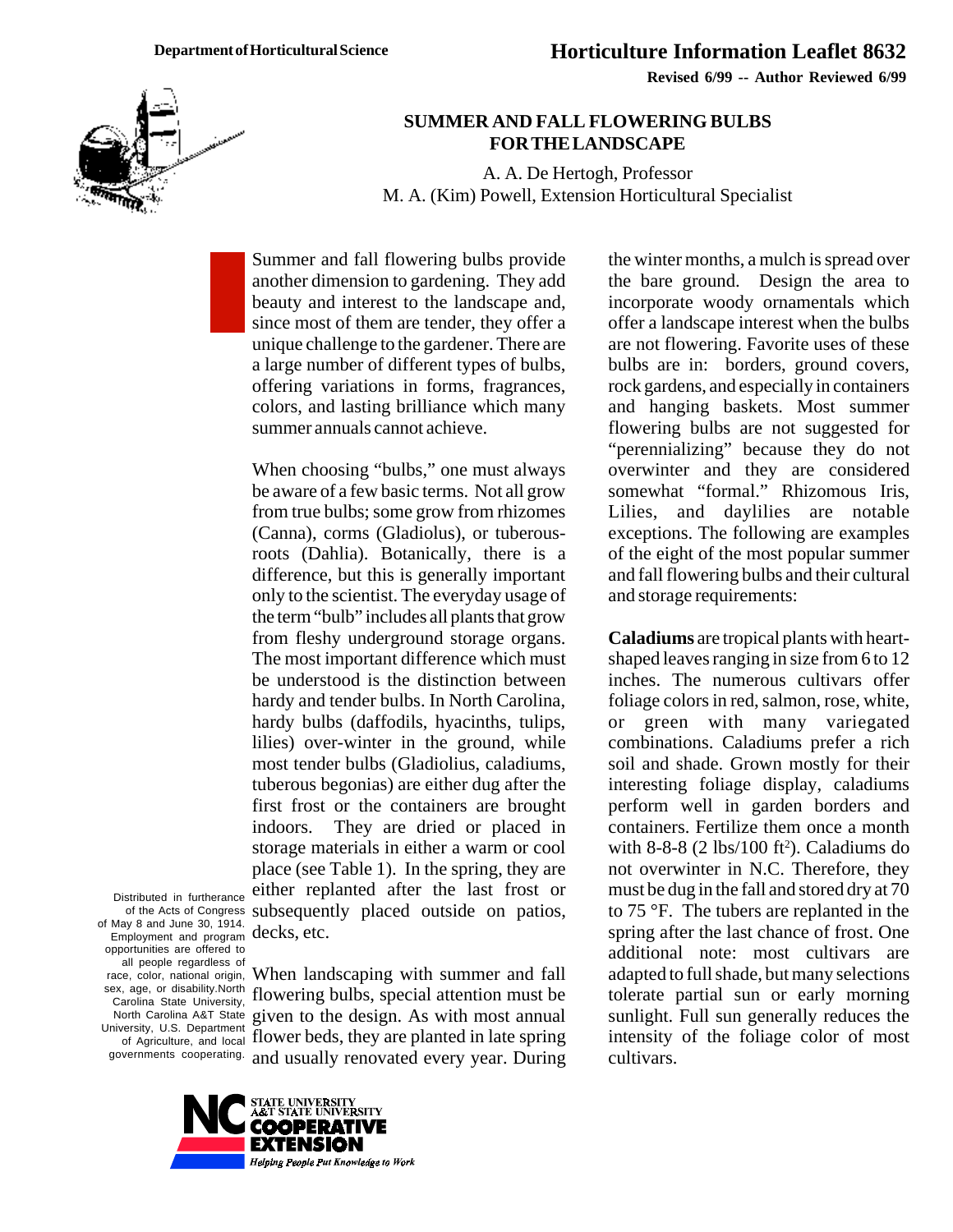**Cannas** are popular among home gardeners and professional landscapers because of their extended flowering period and luxurious green or bronze foliage. There are over 60 cultivars available, providing a wide choice of colors. The rhizomes are generally planted the first of May in a rich welldrained soil, and in an area which receives full sun for at least 6 hours per day. Plant with only about an inch of soil over the rhizomes and set them 18 to 24 inches apart. Apply 3 to 4 lbs. of 10-10-10 per 100 ft<sup>2</sup> every 4 to 6 weeks throughout the growing season and water thoroughly. In cold areas of North Carolina (zone 6), the ground freezes and the rhizomes do not overwinter well. Once the foliage has been killed by frost, the rhizomes should be dug, shoots removed (along with any soil), and dried for a few days. They can be stored in bushel baskets or burlap bags covered with dry peat or vermiculite at a temperature of 41 to  $50^{\circ}$ F. In zones 7 and 8, they can be left in the ground, if mulched with 3 to 4 inches of organic material. .

**Dahlias** are generally associated with late summer to early fall flowering periods in N.C. (usually August to October). They can, however, be flowered earler. Dahlias prefer full sun (zone 6) to partial shade (zones 7 and 8) and a rich, well drained soil. They require ample water during the summer, especially during periods of drought . Once started, be certain to keep them actively growing. Some dahlias require staking, as heights up to 7 feet are not uncommon. Flowers range from 3 to 12 inches in diameter and there are many shapes and colors available. A good pest control (insect and disease) program will enhance the success of dahlias. They are excellent as fresh cut flowers for the homeowner. Dahlia clumps are generally dug in the fall after the first frost and stored at 35 to 45 $\mathrm{^{0}F}$  in dry vermiculite or sand. In the spring, clumps can be divided with each section having at least one shoot. It should be noted that seed grown dahlias are not very heat tolerant. Also, they also tend to lack uniformity in growth habit and flower color display.

**Daylilies** (Hemerocallis -- Greek meaning 'beautiful for a day') are among the most popular and easiest bulbs to grow. One can have a flower display from early on summer to frost by using any garden soil, full sun to partial shade, an early summer application of 8- 8-8 fertilizer, and a range of cultivars. Some daylilies can perennialize in extreme environments e.g., poor eroded slopes with no supplemental irrigation. However, the addition of organic matter is generally recommended for landscape use, both incorporated into the rootzone area and as a mulch. Currently there are over 12,000 registered cultivars representing almost the entire spectrum of the rainbow (Pure blue and pure white are the only two colors not available.). Daylilies are excellent for use in the perennial garden as taller background plants, in naturalized settings, or even the cutting garden. Hardy through zone 3, daylilies are adapted to all regions of N.C. and do not require winter storage. Propagation is usually by division of clumps either in the fall or early spring using plantings that are 2 to 3 years old. Each clump should have 3 shoots with an adequate amount of fibrous roots. They range in height from 12 inches to 4 ft. The flowers are borne on a leafless stem called a scape.

**Gladiolus** are a gardener's delight because they are easy to grow and offer a wide spectrum of colors. When planting times are staggered (weekly), they flower over the entire summer. Corms can be planted outdoors starting in early May. Planting depth to base of the corms is 4 to 6 inches. Use a well-drained soil and plant them 6 to 8 inches apart. Many gardeners like to plant in rows -- if so, the rows should be approximately 36 inches apart. A slow release fertilizer (5-10-10) should be applied at the rate of 3 to 4 lbs. per 100 ft<sup>2</sup> of bed area when plants are 6 to 8 inches tall, and again when the flower spikes begin to<br>appear in the foliage. Most Gladiolus do not Most Gladiolus do not overwinter. Therefore, the corms must be carefully dug and stored. After the foliage has dried, dig the corms, remove the soil, and cut off dead tops. Dry corms for 3 or 4 days in an open area and dust with an insecticide and fungicide. Store dry in mesh bags or trays at  $35$  to  $41$  <sup>o</sup>F.

**Lilies** (*Lilium* spp.) are excellent bulbs for the summer garden. There are about 80 species and several hundred cultivars available. They range in height from 2 to 8 ft. They are available in white, yellow, red, pink, orange, maroon, and various bicolors. They require a well-drained area that receives plenty of sunlight and need to be kept moist. They can be planted either in the fall or spring. Either time is satisfactory; it only depends on the availability of the bulbs. Space them 6 to 10 inches apart. With the exception of *Lilium candidum* (Madonna Lily), which should be planted with only 1 inch of soil covering the bulb, lilies should be planted with 4 to 5 inches of soil covering the bulb. This allows them to form stem roots. Tall lilies may need to be staked and should be protected from high winds. For most lilies, the pH should be about 6.5. Fertilize them lightly on a monthly basis with 5-10-10 starting when the shoots begin to emerge. Lilies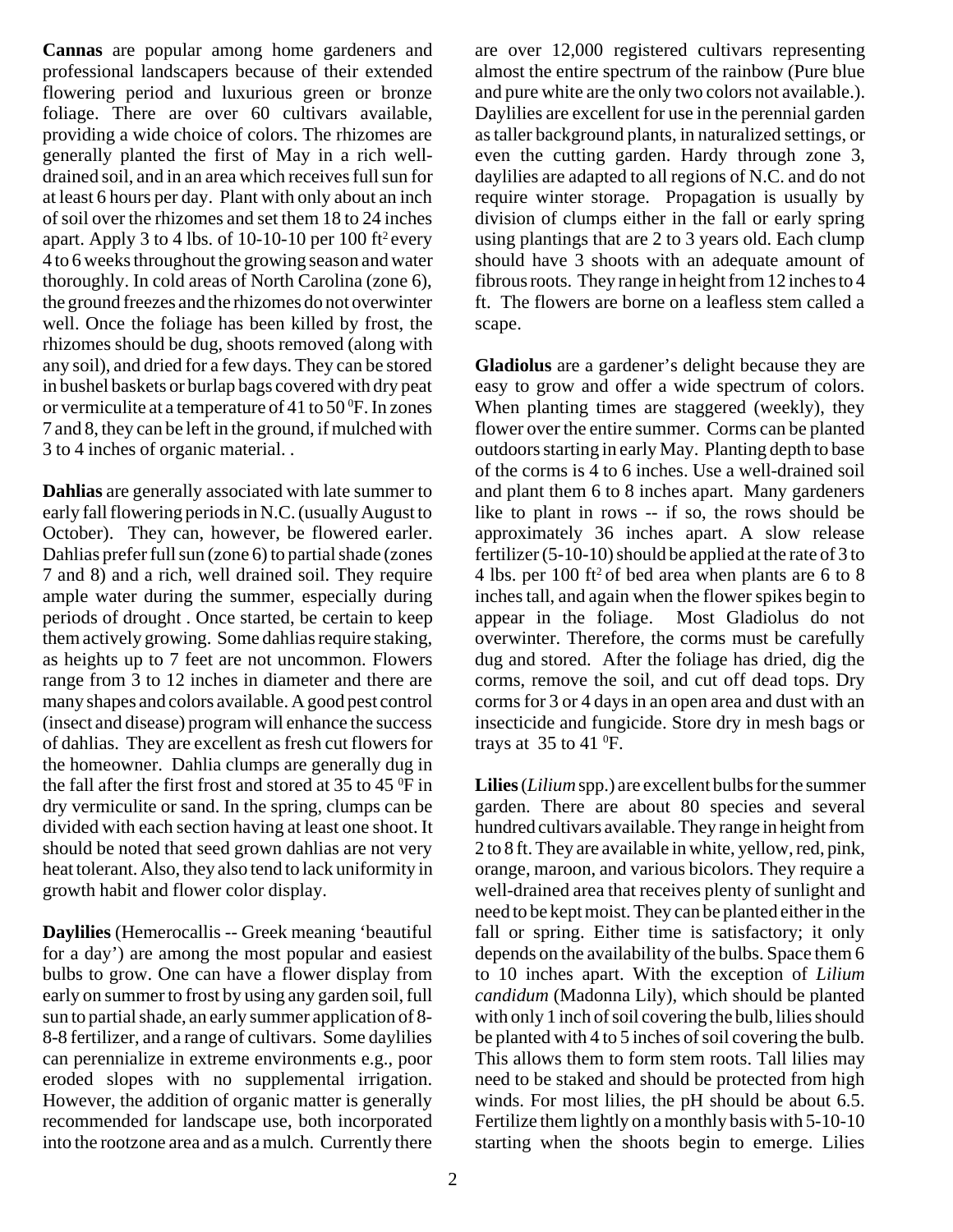perennialize readily and generally do not need to be disturbed. Aphids and thrips can be pests.

**Rhizomatous Iris** (*Iris* spp.) are one of the easiest bulbous plants for the garden. There are many species including: Yellow Flag Iris, Siberian Iris, Blue Flag Iris, Japanese Iris, Crested Iris and Black Iris. There are 6- to 8-inch dwarf types and 3- to 4-ft tall types. They come in all colors (solid and bicolors) except red. Most species require a well-drained soil and only an occasional fertilization. They can be planted in the fall or spring depending on the availability of the rhizomes. Plant them with 1 to 2 inches of soil covering the rhizomes. They grow best in full sun, but do quite well in light shade. Rhizomatous Iris tend to grow and perennialize rapidly and need to be separated every 4 to 5 years.

**Tuberous Begonias** are one of the most spectacular of the summer flowering bulbs. Colors range from soft pastels to brilliant and electric solid colors. They can be used as bedding plants, in hanging baskets, or simply as flowers around trees in home lawns. Tuberous Begonias are somewhat temperamental because they do not tolerate stresses. They dislike strong winds and require good air drainage. They need to be well watered, but do not like moisture on the foliage. They don't flower well in either full sun or dense shade if not properly watered.

Incorporate a rich, organic loam into well-drained topsoil.Plant the enlarged hypocotyls (also called tubers) after the last chance of frost. The top of the hypocotyl should be at soil level. Place container in partial shade. Water when soil shows signs of drying, preferably in the morning hours. Storage procedure requires digging after frost has killed foliage, drying for a few days in open area, then storing in dry peat moss at 35 to 41 OF. They can also be stored in containers or hanging baskets.

| <b>Name</b>                              | <b>Storage Organ</b> | <b>Light Exposure</b> | Habit           | <b>Storage Condition</b>                                                              |  |
|------------------------------------------|----------------------|-----------------------|-----------------|---------------------------------------------------------------------------------------|--|
| Achimenes                                | Scaly rhizome        | Partial sun           | Low trailing    | Keep rhizomes in pots indoors at 60 to 70 $\mathrm{P}$ F<br>during winter.            |  |
| Acidanthera                              | Corm                 | Full sun              | $2$ to $3$ ft.  | Store in dry area with ventilation at 60 to 70 °F.                                    |  |
| Agapanthus<br>(Lily-of-the-Nile)         | Rhizome              | Full sun              | 2 to 5 ft.      | Zone 6, bring plants indoors in containers.                                           |  |
| Alliums                                  | <b>Bulbs</b>         | Full sun              | 10 in. to 5 ft. | Not necessary                                                                         |  |
| Amaryllis<br>belladonna<br>(Naked lady)  | <b>Bulb</b>          | Full sun              | $2$ to $3$ ft.  | Not necessary                                                                         |  |
| Anemone<br>coronaria                     | <b>Tubers</b>        | Full sun              | 2 to 15 in.     | Store in dry peat moss at 50 to 55°F.                                                 |  |
| Begonia,<br>Tuberous                     | Hypocotyl<br>(tuber) | Partial shade         | 12 to 18 in.    | Store in dry peat at 35 to 41°F.                                                      |  |
| Caladium                                 | Tuber                | Light to med. shade   | 12 to 20 in.    | Allow to dry, then store at 70 to 75°F                                                |  |
| Canna                                    | Rhizome              | Full sun              | 2 to 7 ft.      | In zones 6 and 7 store in dry peat or vermiculite at<br>41 to 50 °F. Mulch in zone 8. |  |
| Colocasia<br>esculenta<br>Elephant's ear | Tuber                | Full sun              | 3 to 6 ft.      | Allow to dry, then store in 70 to 75°F,<br>dry area.                                  |  |
| Convallaria<br>(Lily-of-the-<br>valley)  | Rhizome              | Partial shade         | 8 to 10 in.     | Not necessary                                                                         |  |

|  | Table 1. Partial list of summer and fall flowering bulbs for North Carolina: |  |  |
|--|------------------------------------------------------------------------------|--|--|
|  |                                                                              |  |  |